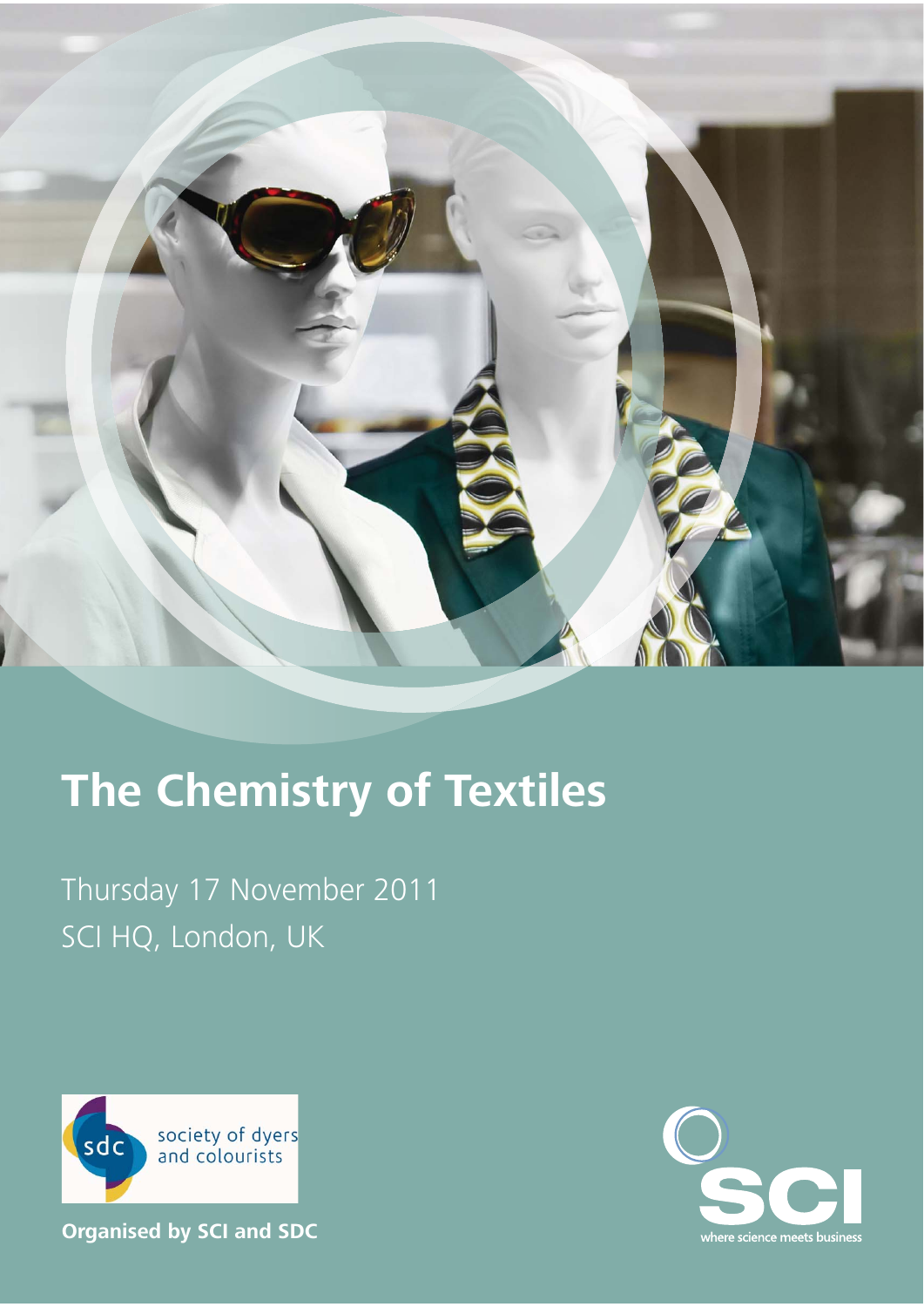**Conference Chair** Former MP Brian Iddon, BSc, PhD, DSc (Hull), FRSC, CChem'. **13:30** Registration and refreshments **14:00 Welcome**

Joanne Lyall SCI and CEO of SDC

- **14:20 The chemistry of the clothes you wear** Derek Heywood, FSDC
- **14:50** Anti microbial finishes Alain Langerock, Devan Chemicals
- **15:20 Innovative silicone solutions for the textile industry** Bertrand Lenoble, Dow Corning
- **15:50 Photochromic colorants** Andy Towns, Vivimed Labs Europe Ltd
- **16:20 Sustainable fabrics**  Cheryl Kindness, Camira Fabrics Ltd

**Close followed by drinks reception**

**This event will be followed by a SCI Free Public Lecture on Nonwoven Fabrics in Healthcare and Medical Devices.** For more details visit www.soci.org

## **Attendees**

The conference will be of interest to all those working in the textile supply chain as well as students and recent graduates.

### 5% discounts apply to all SCI conferences by booking online at www.soci.org

SDC is the world's leading, independent, educational charity dedicated to advancing the science and technology of colour

Our mission is to communicate the science of colour in a changing world. SDC provides tried and trusted practical support services focused on implementing best practice in textile colour management. We are a global organisation and our services include membership, training, consultancy, publications, events, student competitions and access to knowledge and expertise.

For more information on the benefits of joining SDC please email members@sdc.org.uk

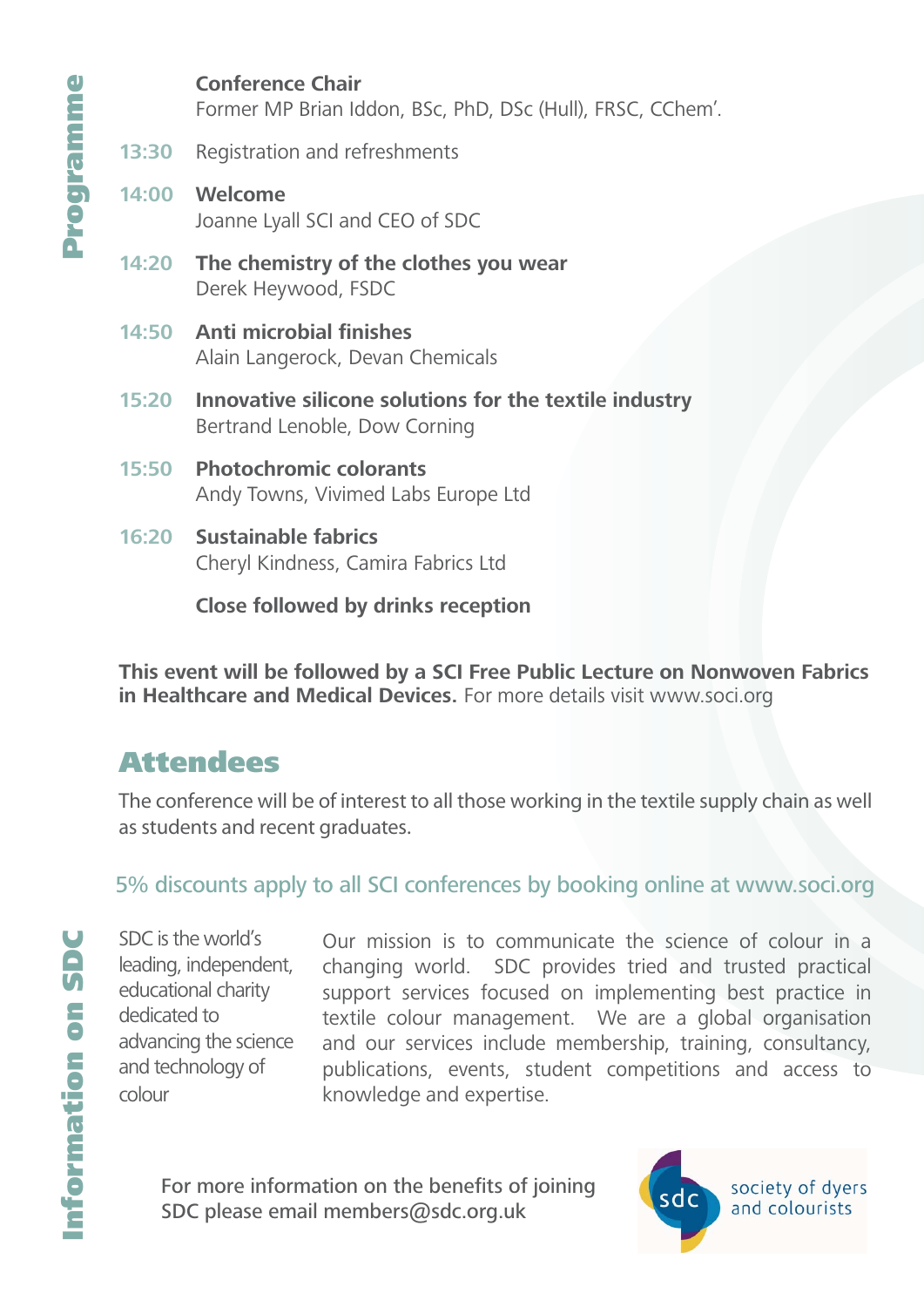This event will highlight recent developments and technical innovations in the use of chemicals in the textile industry.

To celebrate the International Year of Chemistry we are delighted to offer this joint event organised by SCI and SDC. We have an exceptional line up of speakers representing leading brands. They will be highlighting recent developments and technical innovations in the use of chemicals in the textile industry, giving you the opportunity to learn from best practice. Derek Heywood will give an overview of the chemicals used in finishing the make-up of modern day clothing, taking account of the stringent health and safety regulations.

Alain Langerock from Devan Chemicals will give an evaluation of antimicrobial treatments on textiles. Dow Corning is a leading global silicones supplier and Bertrand Lenoble will talk about some of their innovative solutions for the textile industry. Vivimed Labs Europe is a speciality chemicals company and Andy Towns will focus on the kinds of chemicals it synthesises which are textile-related, albeit not in the conventional sense! The chemistry and applications of these materials will be discussed with particular focus on photochromic dyes. There will also be a glimpse into the company's involvement in materials for hightech applications that could find their way into clothing in the future. Camira have developed new sustainable fabrics and processes for the commercial contracts and transportation markets through innovation and the use of alternative solutions. Cheryl Kindness will show examples of how they have developed a new blend of natural fibres which meet high flammability requirements, investigative work using new processes and development of product that meets global environmental standards along with waste reduction options through design.

## Sponsors

With thanks to our sponsors Dow Corning and The Textile Institute

### **DOW CORNING**



Information on SCI  $\overline{5}$ **Sp** ormation

SCI is an international, independent charity whose remit is to promote the application of science for the benefit of society.

SCI is the publisher of many well respected journals and industry leader Chemistry & Industry magazine (C&I). SCI can offer a network of contacts spanning education, science and business, an in-depth knowledge of chemical related industries together with a rolling programme of conferences, awards and scholarships to help further knowledge and support those involved in the sector no matter what stage of their careers.

For more information on the benefits of joining **SCI please go to www.soci.org/membership**